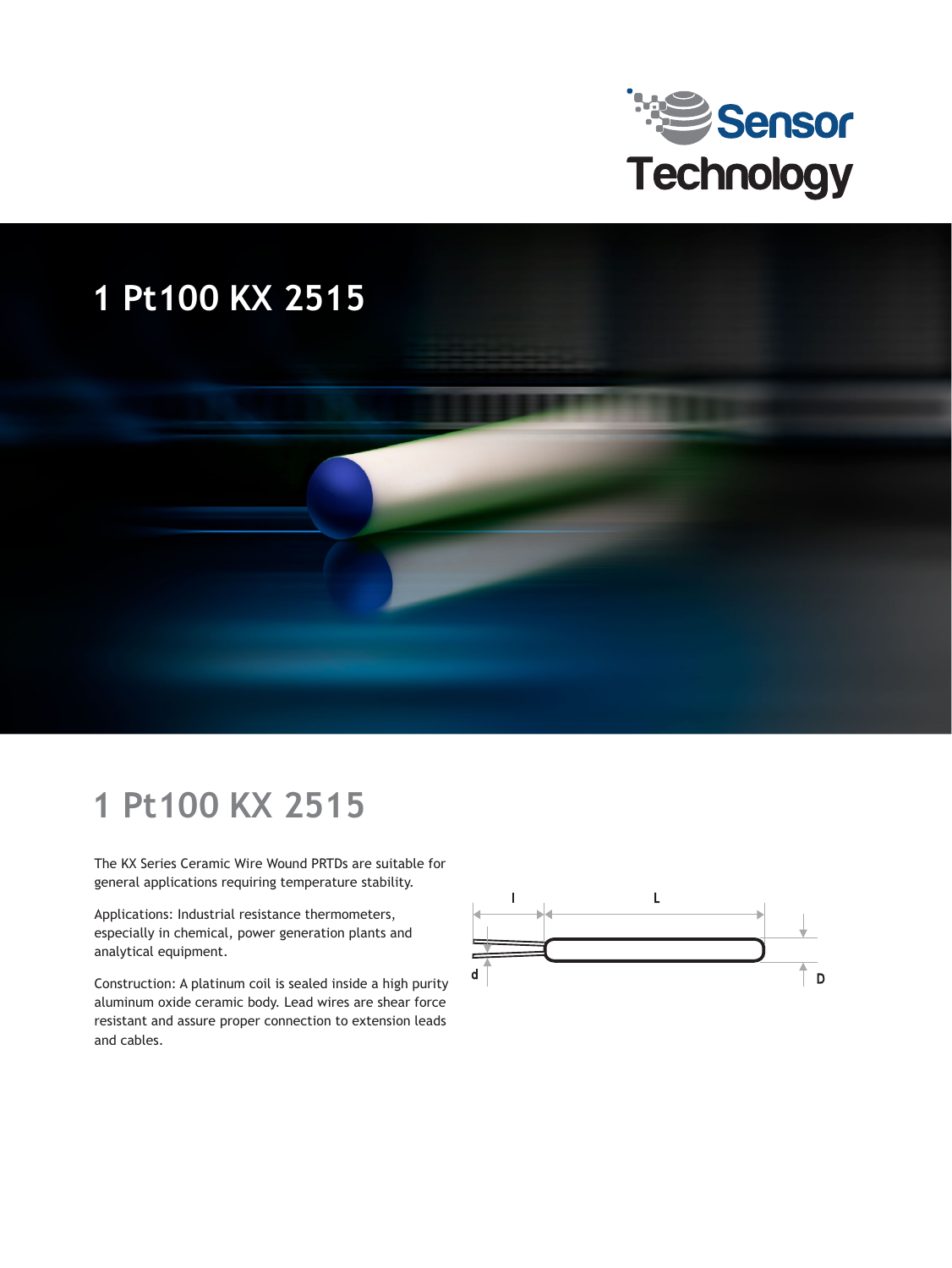

| <b>Types</b>                   |                                   |                                                                                      |                                                                                    |                |                                              |                                                         |                                                                                                        |                                                                                                                                                                              |                                                                |      |                 |  |
|--------------------------------|-----------------------------------|--------------------------------------------------------------------------------------|------------------------------------------------------------------------------------|----------------|----------------------------------------------|---------------------------------------------------------|--------------------------------------------------------------------------------------------------------|------------------------------------------------------------------------------------------------------------------------------------------------------------------------------|----------------------------------------------------------------|------|-----------------|--|
| Product                        | <b>Tolerance</b>                  | Order No.                                                                            | Dimensions in mm                                                                   |                |                                              |                                                         | <b>Self Heating</b>                                                                                    | Response time                                                                                                                                                                |                                                                |      |                 |  |
|                                |                                   |                                                                                      | Г                                                                                  | D              | d                                            | $\mathsf{I}$                                            |                                                                                                        |                                                                                                                                                                              | Water: $V_{\bar{t}_{0.9}}$ 0.4m/s $_{t_{0.5}}$ Air: $V = 3m/s$ |      |                 |  |
| 1Pt100 KX 2515                 | W0.3<br>W <sub>0.15</sub><br>W0.1 | 32.206.028<br>32.206.029<br>32.206.030                                               | $25^{+2}_{-0}$                                                                     | $1.5 \pm 0.15$ | $0.20 \pm 0.01$                              | $10.0 + 0.5$                                            | 0.07                                                                                                   | 0.2                                                                                                                                                                          | 0.4                                                            | 5.3  | 16.0            |  |
|                                | W0.03                             | 32.206.031                                                                           |                                                                                    |                |                                              | <b>See Remark</b>                                       |                                                                                                        |                                                                                                                                                                              |                                                                |      |                 |  |
| <b>Technical Specification</b> |                                   |                                                                                      |                                                                                    |                |                                              |                                                         |                                                                                                        |                                                                                                                                                                              |                                                                |      |                 |  |
| Nominal resistance:            | 100 Ohm @ 0°C                     |                                                                                      |                                                                                    |                | <b>Measuring current:</b><br>1 <sub>mA</sub> |                                                         |                                                                                                        |                                                                                                                                                                              |                                                                |      |                 |  |
| Temperature range:             |                                   | $WO.3$ (Class B)                                                                     | $= -196^{\circ}$ C to $+660^{\circ}$ C<br>Insulation resistance<br>after assembly: |                |                                              |                                                         |                                                                                                        | > 100 MOhm @ 25 °C                                                                                                                                                           |                                                                |      |                 |  |
|                                |                                   | <b>W0.15 (Class A)</b>                                                               | $= -100^{\circ}$ C to $+450^{\circ}$ C                                             |                | Tolerance class:                             |                                                         | - According to IEC 60751:2008<br>- Other standards and narrower<br>tolerances are available on request |                                                                                                                                                                              |                                                                |      |                 |  |
|                                |                                   | W0.1 (Class 1/3 B)                                                                   | $= -100^{\circ}$ C to $+350^{\circ}$ C                                             |                |                                              |                                                         |                                                                                                        |                                                                                                                                                                              |                                                                |      |                 |  |
|                                |                                   | W0.03 (Class $1/10 B$ ) = -50°C to +300°C<br>(Special ST Class proportional to W0.3) |                                                                                    |                |                                              | Excellent long-term stability<br>Temperature stability: |                                                                                                        |                                                                                                                                                                              |                                                                |      |                 |  |
| Temperature<br>coefficient:    |                                   | $Tc = 3850$ ppm/K                                                                    |                                                                                    |                |                                              |                                                         |                                                                                                        |                                                                                                                                                                              |                                                                |      |                 |  |
| Leads:                         |                                   | Palladium-gold alloy                                                                 |                                                                                    |                | Also available:                              |                                                         |                                                                                                        | - Platinum-gold alloy<br>- Different temperature coefficients<br>(3916 ppm/K - old JIS)<br>- Extension leads<br>- Two separated coils can be embedded<br>in one ceramic body |                                                                |      |                 |  |
|                                |                                   |                                                                                      |                                                                                    |                | Remark:                                      |                                                         | Class                                                                                                  |                                                                                                                                                                              | Working<br>Temperature                                         | Lead | Length (l)      |  |
|                                |                                   |                                                                                      |                                                                                    |                |                                              |                                                         | W0.03                                                                                                  |                                                                                                                                                                              | $\le$ =150 $\degree$ C<br>(1/10 DIN) 150°C to 300°C 8 to 9 mm  |      | $10 \text{ mm}$ |  |

The measuring point is located at 8 mm from the end of the sensor body

Sensor Technology reserves the right to make changes without notice in the specifications of this products